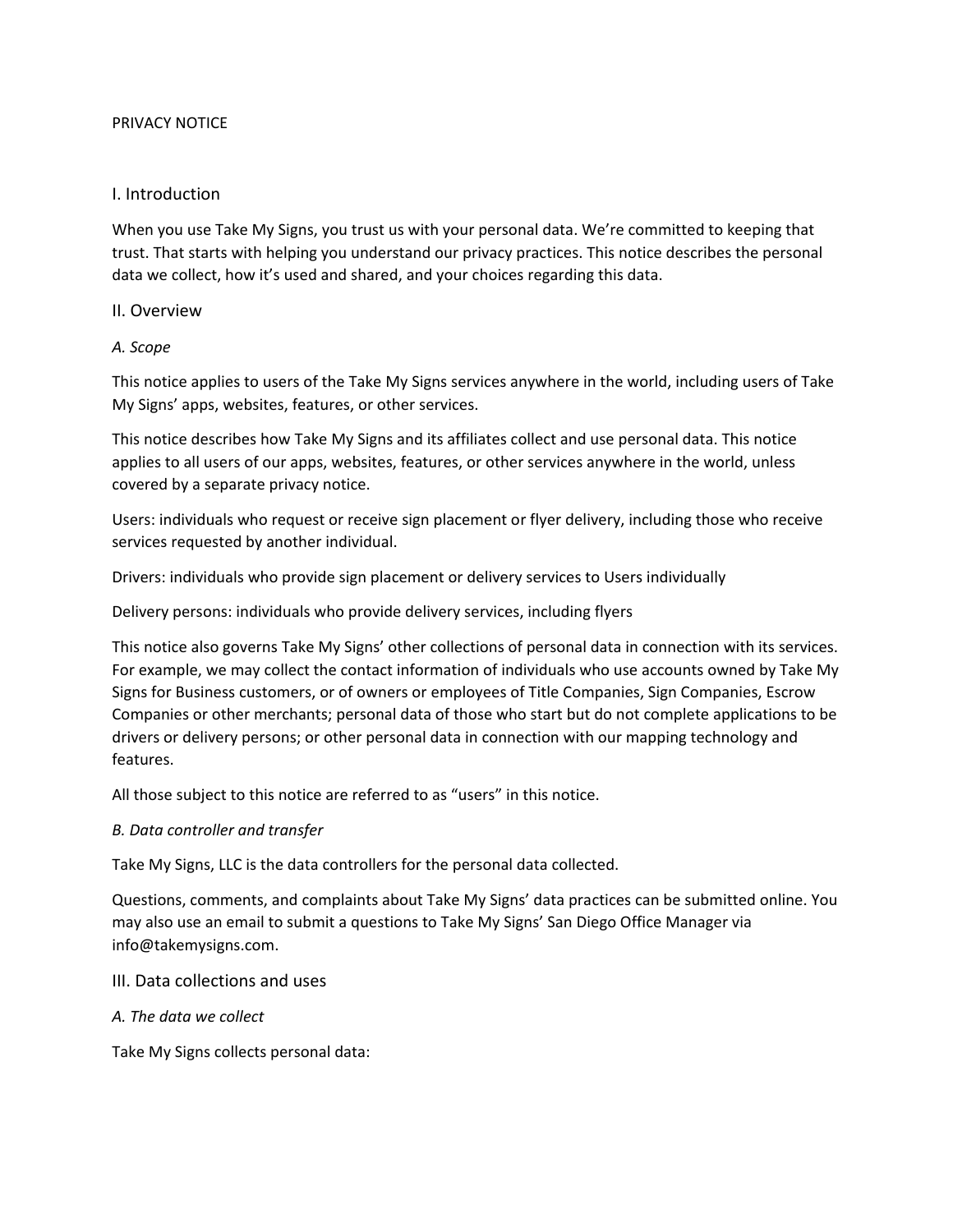provided by users to Take My Signs, such as during account creation created during use of our services, such as location, app usage, and device data from other sources, such as other users or account owners, business partners, vendors, insurance and financial solution providers, and governmental authorities

The following personal data is collected by or on behalf of Take My Signs:

# 1. Data provided by users. This includes:

User and Driver profile: We collect data when users create or update their Take My Signs accounts. This may include their name, email, phone number, login name and password, address, profile picture, payment or banking information (including related payment verification information), driver's license and other government identification documents (which may indicate document numbers as well as birth date, gender, and photo). This also includes vehicle or insurance information of drivers and delivery persons, emergency contact information, user settings, and evidence of health or fitness to provide services using Take My Signs apps.

We may use the photos submitted by users to verify their identities. For more information, please see the section titled "How we use personal data."

Background check and identity verification: In order to verify drivers' and delivery persons' eligibility to provide services through the Take My Signs apps, we may collect information such as driver history or criminal record (where permitted by law), license status, known aliases and prior addresses, and right to work. This information may be collected by an authorized vendor on Take My Signs' behalf.

Demographic data: We may collect demographic data about users, including through user surveys. We may also receive demographic data about users from third parties.

User content: We collect the data submitted by users when they contact Take My Signs customer support provide ratings or compliments for other users and drivers. This may include feedback, photographs or other recordings collected by users, including audio or video recordings (such as from dashcams) submitted by users in connection with customer support. This also includes metadata relating to the method you use to communicate with Take My Signs.

2. Data created during use of our services. This includes:

Location data (drivers and delivery person): We collect drivers' and delivery persons' precise or approximate location data, including to enable sign placements and deliveries, to enable placement/delivery tracking and safety features, to prevent and detect fraud, and to satisfy legal requirements. Take My Signs collects this data when the Take My Signs app is running in the foreground (app open and on-screen) or background (app open but not on-screen) of their mobile device.

We collect such data from users' mobile devices if they enable us to do so. Take My Signs collects such data from the time a driver starts an order or delivery until it is finished (and may indicate such collection via an icon or notification on your mobile device depending on your device's operating system), and any time the app is running in the foreground (app open and on-screen) of their mobile device.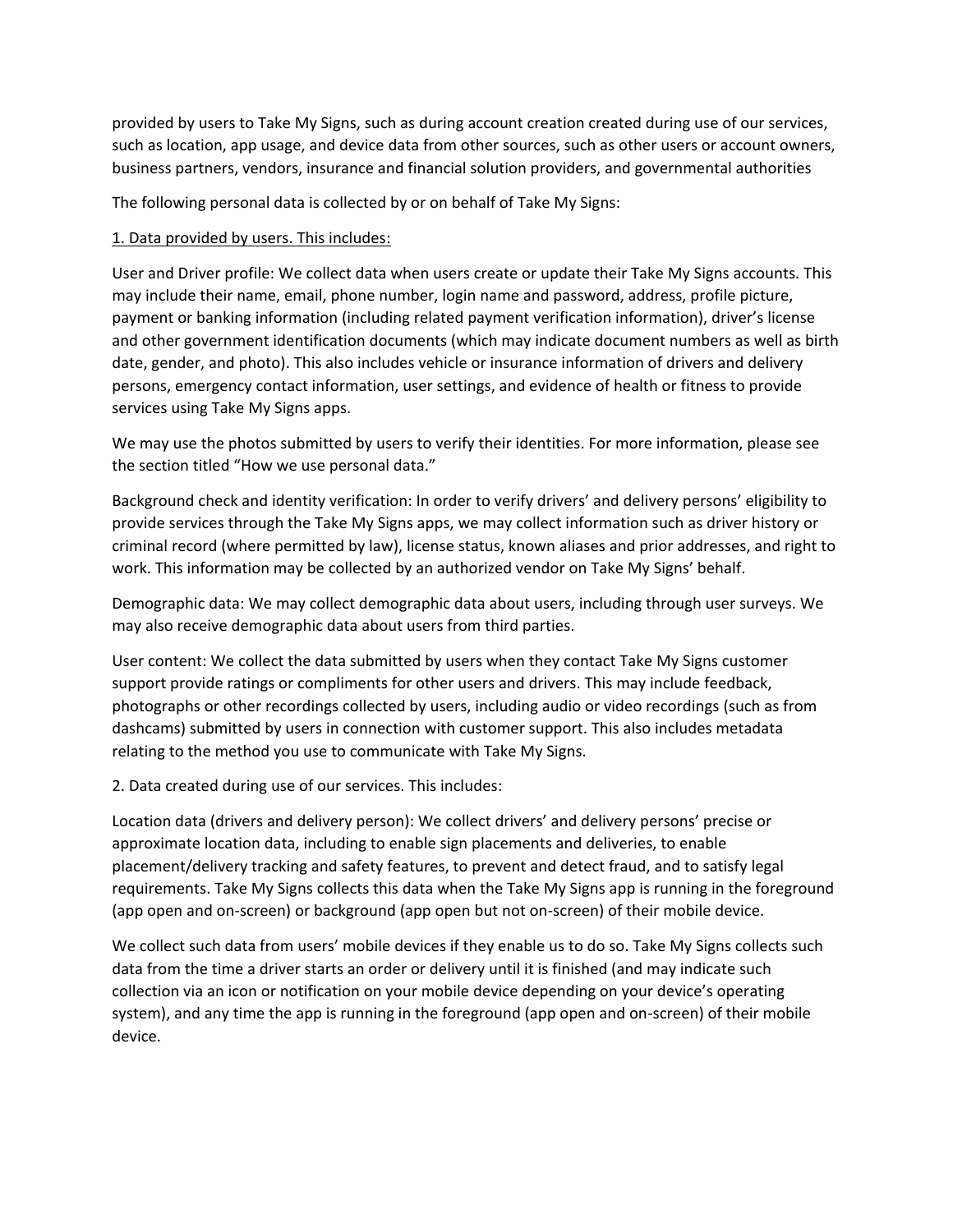Transaction information: We collect transaction information related to the use of our services, including the type of services requested or provided, order details, payment information, delivery information, date and time the service was provided, amount charged, distance traveled, and payment method. Additionally, if someone uses your promotion code, we may associate your name with that person.

Usage data: We collect data about how users interact with our services. This includes data such as access dates and times, app features or pages viewed, app crashes and other system activity, and type of browser. We may also collect data regarding the third-party sites or services used before interacting with our services, which we use for marketing.

In some cases, we collect this data through cookies, pixels, tags, and similar tracking technologies that create and maintain unique identifiers. To learn more about these technologies, please see our Cookie Notice.

Device data: We may collect data about the devices used to access our services, including the hardware models, device IP address or other unique device identifiers, operating systems and versions, software, preferred languages, advertising identifiers, device motion data, and mobile network data.

3. Data from other sources. These include:

Users participating in our referral programs. For example, when a user refers to another person, we receive the referred person's personal data from that user.

Take My Signs account owners who request services for or on behalf of other users, or who enable such users to request or receive services through their accounts.

Vendors who help us verify drivers' identity, background information, and eligibility to work, or who screen users in connection with sanctions, anti-money laundering, or know-your-customer requirements insurance, vehicle, or financial services providers for drivers and/or delivery persons.

publicly available sources; marketing service providers or data resellers whose data Take My Signs uses for marketing or research

law enforcement officials, public health officials, and other government authorities

Take My Signs may combine the data collected from these sources with other data in its possession.

#### B. How we use personal data

Take My Signs uses personal data to enable reliable and convenient transportation, delivery, and other products and services. We also use such data:

to enhance the safety and security of our users and services for customer support for research and development to enable communications between users to send marketing and non-marketing communications to users in connection with legal proceedings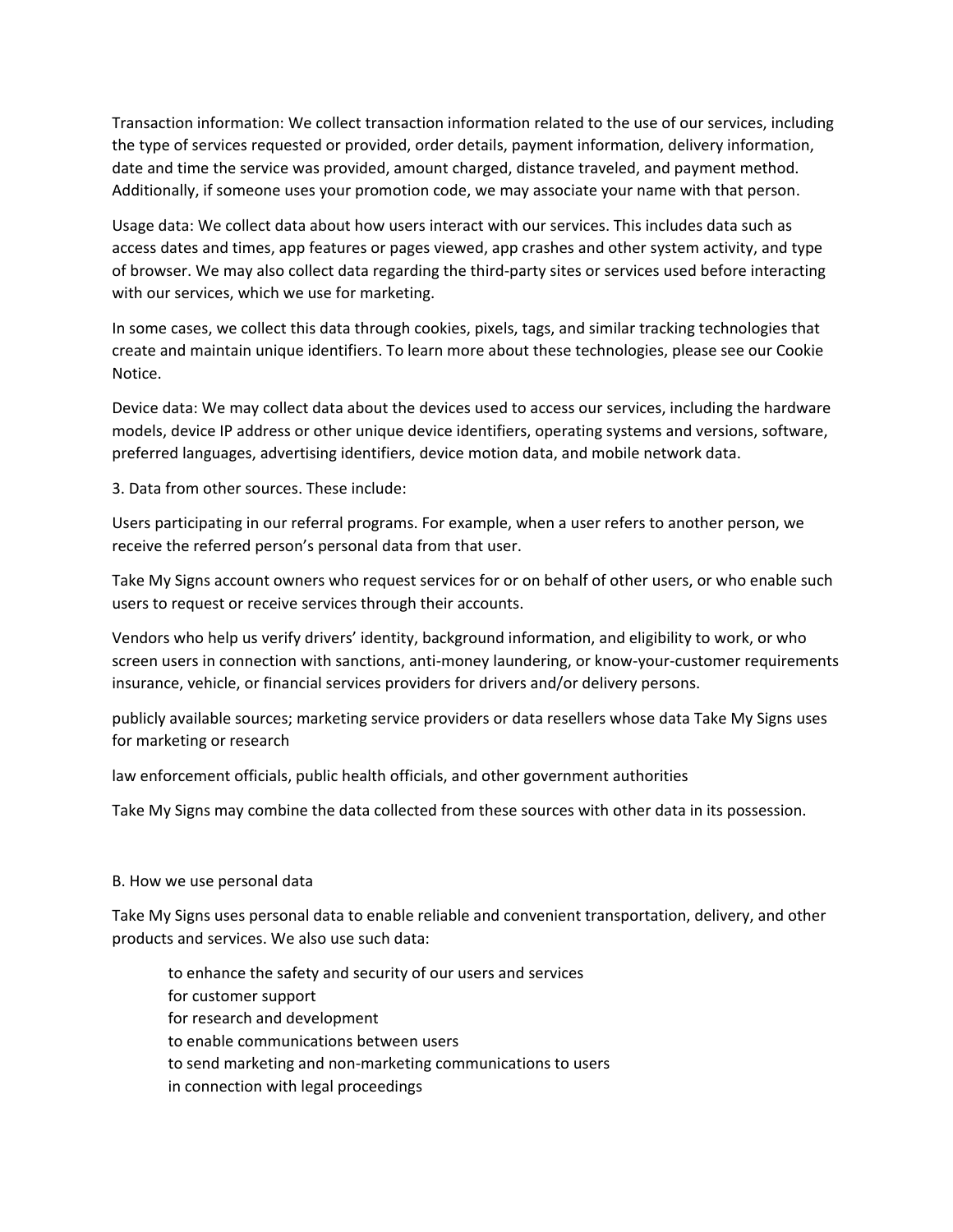Take My Signs does not sell or share user personal data with third parties for their direct marketing, except with users' consent.

We use personal data we collect:

1. To provide our services. Take My Signs uses data to provide, personalize, maintain, and improve our services. This includes using data to:

create/update accounts process payments track and share the progress of sign placement or deliveries personalize users' accounts facilitate insurance, vehicle, invoicing, or financing solutions perform necessary operations to maintain our services, including to troubleshoot software bugs and operational problems; to conduct data analysis, testing, and research; and to monitor and analyze usage and activity trends. Take My Signs performs the above activities, including the collection and use of location data for purposes of these activities, on the grounds that they are necessary to fulfill our obligations to users under our Terms of Use or other agreements with users.

2. Safety and security. We use personal data to help maintain the safety, security, and integrity of our services and users. This includes:

Verifying drivers' identity and eligibility to sign placement or deliveries, including through reviews of background checks, where permitted by law, to help prevent use of our services by unsafe drivers.

Using device, location, user profile, usage, and other data to prevent, detect, and combat fraud. Using user ratings, reported incidents, and other feedback to encourage compliance with our Community Guidelines and as grounds for deactivating users with low ratings.

Using ratings, usage and other data to prevent matching of riders and drivers for whom there is higher risk of conflict (for instance, because one user previously gave the other a one-star rating).

Take My Signs performs the above activities on the grounds that they are necessary to fulfill our obligations to users under our Terms of Use or other agreements with users, and/or for purposes of the legitimate safety and security interests of Take My Signs or other parties, including users and members of the general public.

3. Customer support. Take My Signs uses the information we collect (which may include call recordings) to provide customer support, including to investigate and address user concerns and to monitor and improve our customer support responses and processes.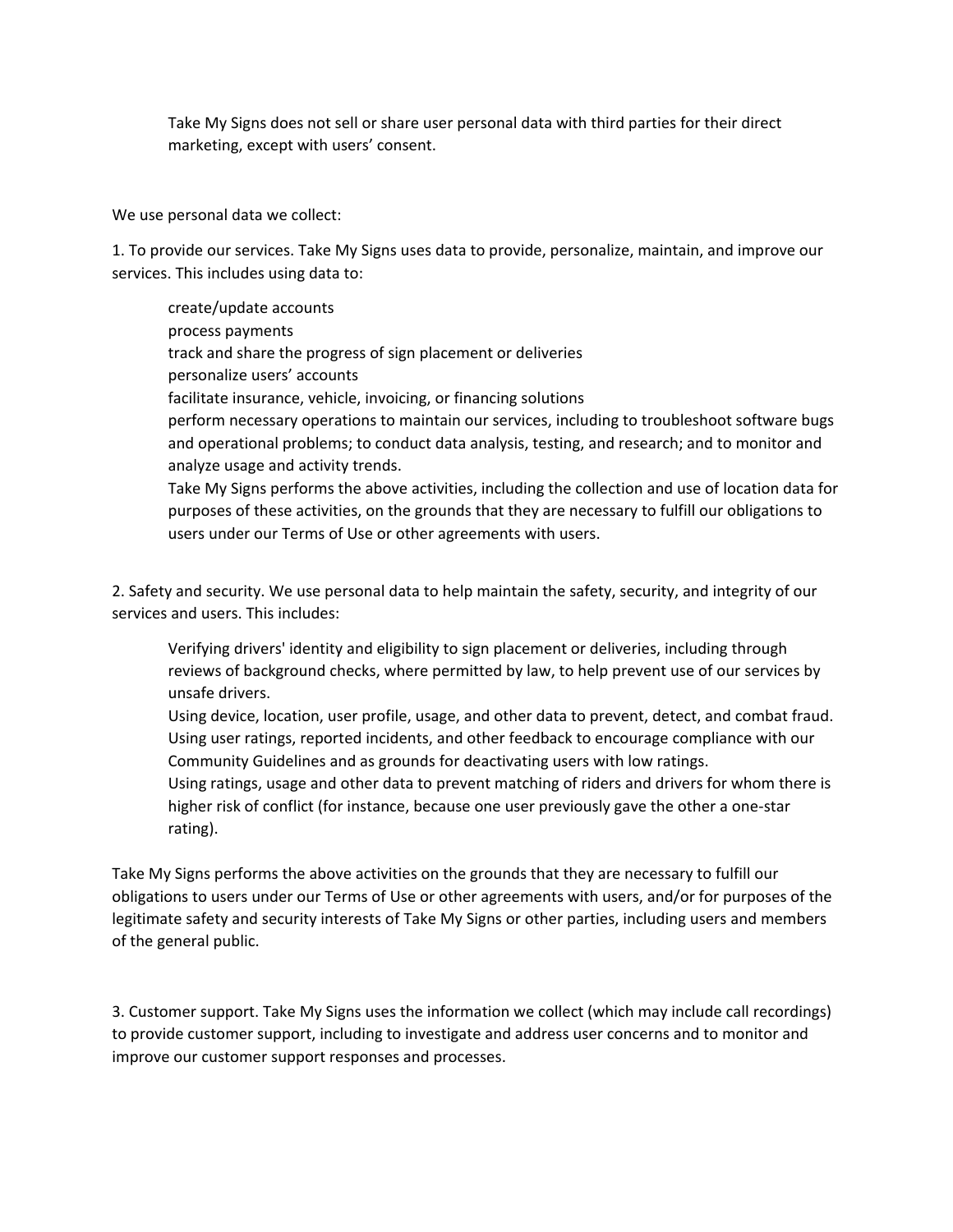4. Research and development. We may use personal data for testing, research, analysis, product development, and machine learning to improve the user experience. This helps us make our services more convenient and easy-to-use, enhance the safety and security of our services, and develop new services and features.

5. Enabling communications between users and drivers. For example, a driver may message or call a user to confirm a pickup location or a user may contact a driver to notify of any order changes.

6. Marketing. Take My Signs may use personal data to market our services to our users. This includes sending users communications about Take My Signs services, features, promotions, sweepstakes, studies, surveys, news, updates, and events. We may do so through various methods, including email, text messages, push notifications, in app communications and ads, and ads on third party platforms.

We may also inform users about products and services offered by Take My Signs partners

We may use the data we collect, including in combination with advertising partners' data, to personalize and improve the marketing communications (including ads) that we send on and off Take My Signs' apps and websites, including based on user location, use of Take My Signs' services, and user preferences and settings.

For information about how to opt out of certain marketing communications (including ads) from Take My Signs and its advertising partners, please email help@takemysigns.com.

7. Non-marketing communications. Take My Signs may use personal data to generate and provide users with receipts; inform them of changes to our terms, services, or policies; or send other communications that aren't for the purpose of marketing the services or products of Take My Signs or its partners.

8. Legal proceedings and requirements. We may use personal data to investigate or address claims or disputes relating to use of Take My Signs' services, to satisfy requirements under applicable laws, regulations, or operating licenses or agreements, or pursuant to legal process or governmental request, including from law enforcement.

Take My Signs performs the above activities on the grounds that they are necessary to fulfill our obligations to users under our Terms of Use or other agreements with users, or for purposes of Take My Signs' and it's users legitimate interests in informing users about events that may have an impact on how they can use Take My Signs services.

C. Cookies and third-party technologies

Take My Signs and its partners use cookies and other identification technologies on our apps, websites, emails, and online ads for purposes described in this notice, and Take My Signs' Cookie Notice.

Cookies are small text files that are stored on browsers or devices by websites, apps, online media, and advertisements. Take My Signs uses cookies and similar technologies for purposes such as:

authenticating users remembering user preferences and settings determining the popularity of content delivering and measuring the effectiveness of advertising campaigns